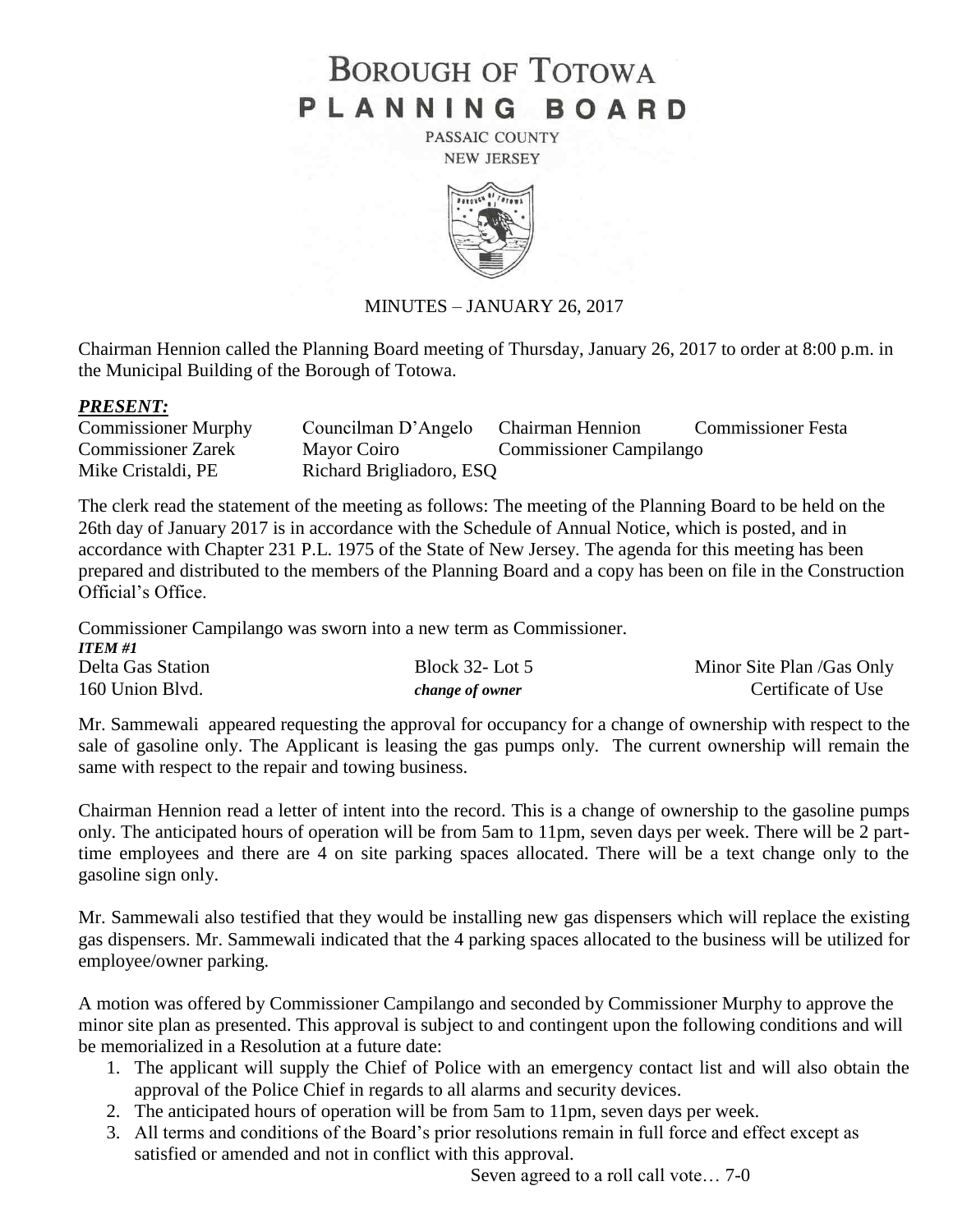*ITEM #2*

*ITEM #3*

Pizza Mia alian-kwa kutoka 139- Lot 4 Minor Site Plan 560 Union Blvd. *change of owner* Certificate of Use

Ms. Alejandra Garnica appeared requesting the approval for occupancy of approximately 1,000 sq. ft. of space for a change of ownership to continue to operate a family style pizzeria/restaurant at this location.

Chairman Hennion read a letter of intent into the record. The anticipated hours of operation will be 10:00 a.m. to 10:00 p.m., 7 days per week. The Applicant will provide both dine-in and take-out service. On-site parking is also provided. The Applicant will change the text on the existing pylon sign.

Ms. Alejandra Garnica indicated that there is an existing sign above the door where the Applicant will remove the text and replace it with the name of the new business. To the extent the Applicant will place a sign in the window area, such signage shall not exceed 20 percent of the window area in accordance with the Totowa Borough Sign Ordinance.

A motion was offered by Commissioner Campilango and seconded by Commissioner Murphy to approve the minor site plan as presented. This approval is subject to and contingent upon the following conditions and will be memorialized in a Resolution at a future date:

- 1. The construction of internal partitions, exits, entrances and fire safety devices are subject to and require the approval of the fire sub-code official, the fire inspector and the building inspector.
- 2. The applicant will supply the Chief of Police with an emergency contact list and will also obtain the approval of the Police Chief in regards to all alarms and security devices.
- 3. The anticipated hours of operation will be from 5am to 11pm, seven days per week.
- 4. All terms and conditions of the Board's prior resolutions remain in full force and effect except as satisfied or amended and not in conflict with this approval.

Seven agreed to a roll call vote… 7-0

| 11 LW TJ          |                       |                    |
|-------------------|-----------------------|--------------------|
| Sparkle Spa       | <b>Block 93-Lot 5</b> | Minor Site Plan    |
| 9 St. James Place |                       | Certificate of Use |

Mr. Raymond Reddin, Attorney for the applicant and Angela Hadjiapostoli appeared requesting approval for the occupancy of approximately 1,350 sq. ft. of space to operate a beauty salon/spa business. The business will perform manicures, pedicures, facials, waxing, body treatments and eyelash extensions, as well as having a small retail section to sell beauty and spa products within the store.

Chairman Hennion read a letter of intent into the record. The anticipated hours of operation would be 9:00 a.m. to 8:00 p.m. Tuesday through Friday and on Saturday the business will be opened to the public generally from 9:00 a.m. to 5 p.m., however, the Saturday hours may also be extended to 8 p.m. There will be four to five employees and there are twelve parking spaces on-site.

Ms. Hadjiapostoli testified that she currently operates a business in Wayne Township commonly known as Nisha Salon. She has been in business for approximately 35 years. Ms. Hadjiapostoli testified that this will be a second location for her business. The Applicant will install a black awning over the front window and there will be white letters on the awning to identify the name of the business. The Applicant will also place the hours of operation on the entry door to the spa

A motion was offered by Commissioner Campilango and seconded by Commissioner Murphy to approve the minor site plan as presented. This approval is subject to and contingent upon the following conditions and will be memorialized in a Resolution at a future date: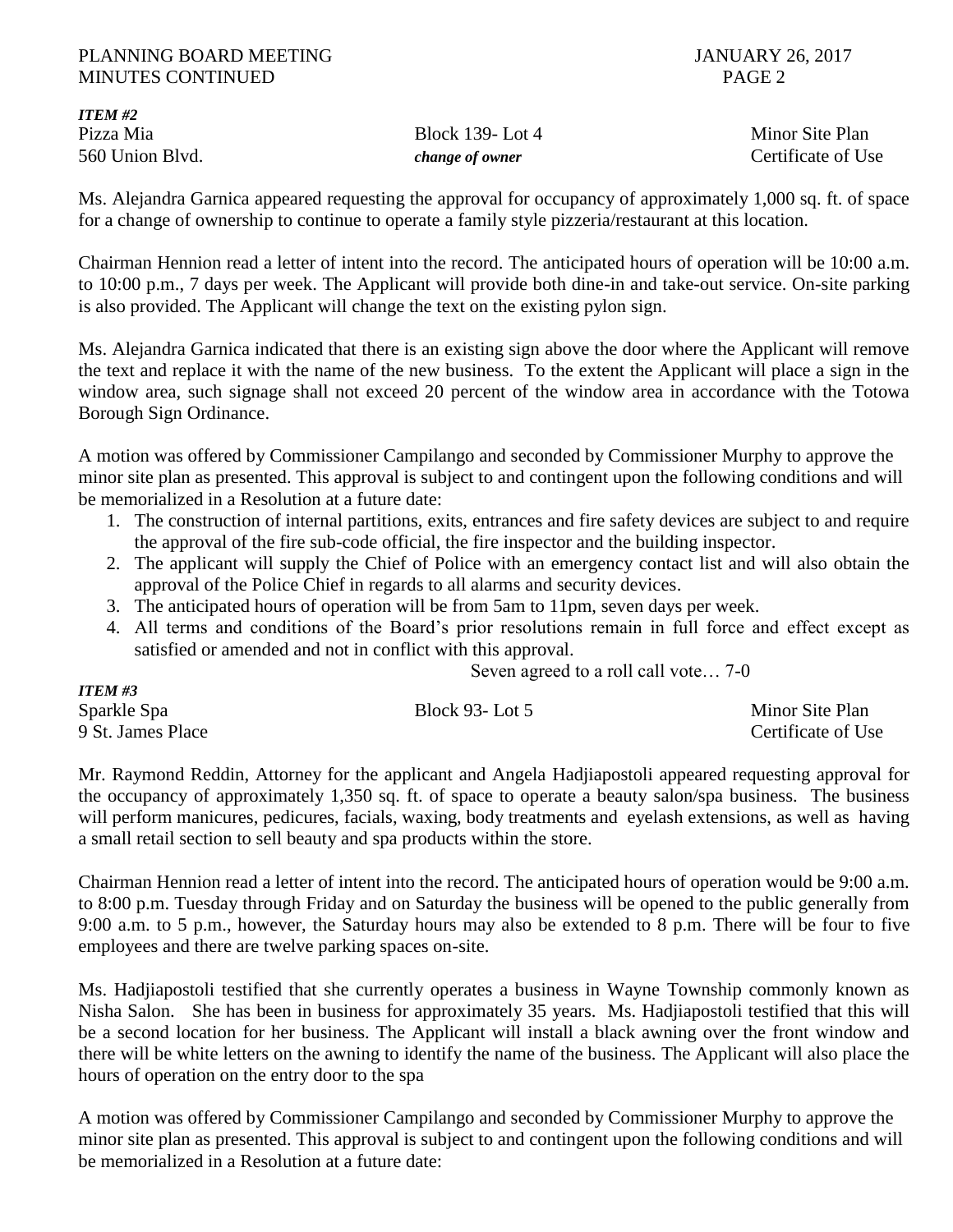- 1. The construction of internal partitions, exits, entrances and fire safety devices are subject to and require the approval of the fire sub-code official, the fire inspector and the building inspector.
- 2. The applicant will supply the Chief of Police with an emergency contact list and will also obtain the approval of the Police Chief in regards to all alarms and security devices.
- 3. The anticipated hours of operation would be 9:00 a.m. to 8:00 p.m. Tuesday through Friday and on Saturday the business will be opened to the public generally from 9:00 a.m. to 5 p.m., however, the Saturday hours may also be extended to 8 p.m.
- 4. There will be no outside storage of equipment or materials.

Seven agreed to a roll call vote… 7-0

| <b>ITEM #4</b>    |                  |                          |
|-------------------|------------------|--------------------------|
| Toys R Us         | Block 174- Lot 1 | <b>Amended Site Plan</b> |
| 445 Route 46 West |                  | Seasonal Outside Storage |

Donna M. Jennings, Esq. of the law firm Wilentz, Goldman & Spitzer, P.A. appeared requesting an amended Site Plan for seasonal outside storage.

Mr. Joseph F. Barbieri, a licensed Land Surveyor in the State of New Jersey reviewed with the Board a plan titled "Variance Plat for Storage Containers for Toys "R" Us Lease Area" dated September 25, 2016 and last revised December 21, 2016. The plan was prepared by Joseph F. Barbieri and Associates, Inc. and was provided to the Planning Board as part of the application package. Mr. Barbieri identified the area of the site where the seven storage trailers are proposed to remain in order to permit the Applicant to store additional seasonal merchandise from September 1 through the end of February of the following year.

Mr. Barbieri represented that he is very familiar with the site because his business office is located at 11 Furler Street, Totowa, New Jersey, which is in close proximity to the subject property. Mr. Barbieri stated that he has viewed the Toys "R" Us site at various dates and times and he has never observed any lack of available parking for the Toys "R" Us store. Although the storage trailers will occupy, on a seasonal basis, approximately thirty to forty parking spaces, the trailers would be parked in such a manner so as to maintain unobstructed access along that side of the building. Mr. Barbieri further identified on the plan the location of the proposed seven storage trailers.

Mr. Tracy LeBlanc, a Licensed Architect for Toys "R" Us. testified that the Applicant seeks approval to locate the seven storage trailers from September 1 through the end of February of the following year on a continuous basis. Mr. LeBlanc testified that the Totowa Toys "R" Us store is a high volume store which receives approximately one delivery per day. Mr. LeBlanc testified that Toys "R" Us reduced the shelf height in the store for health and safety reasons. Toys "R" Us did not want customers or employees reaching up to remove items from high shelves, as a result, Toys "R" Us required additional storage.

Mr. LeBlanc stated that the types of items to be stored in the storage trailers would be large bulky items such as swing sets, ride on vehicles and other large items, seasonal in nature. Mr. LeBlanc also stated that the storage trailers are 8 feet in width by 48 feet in length. The storage trailers also have reflectors on them in order to make the trailers visible at night. Mr. LeBlanc also testified that the area of the parking lot in which the storage trailers will be located is very well illuminated. Mr. LeBlanc also confirmed that the storage trailers would not obstruct access around the building nor would it interfere with vehicles traveling through the parking lot on the side of the building where the storage trailers are located.

The next witness to testify on behalf of the Applicant was Andrew Janiw, P.P., a Licensed Professional Planner with Beacon Consulting from Colts Neck, New Jersey. Mr. Janiw testified that he has visited the site on several occasions and that he has never found any conflicts with traffic circulation or on-site parking.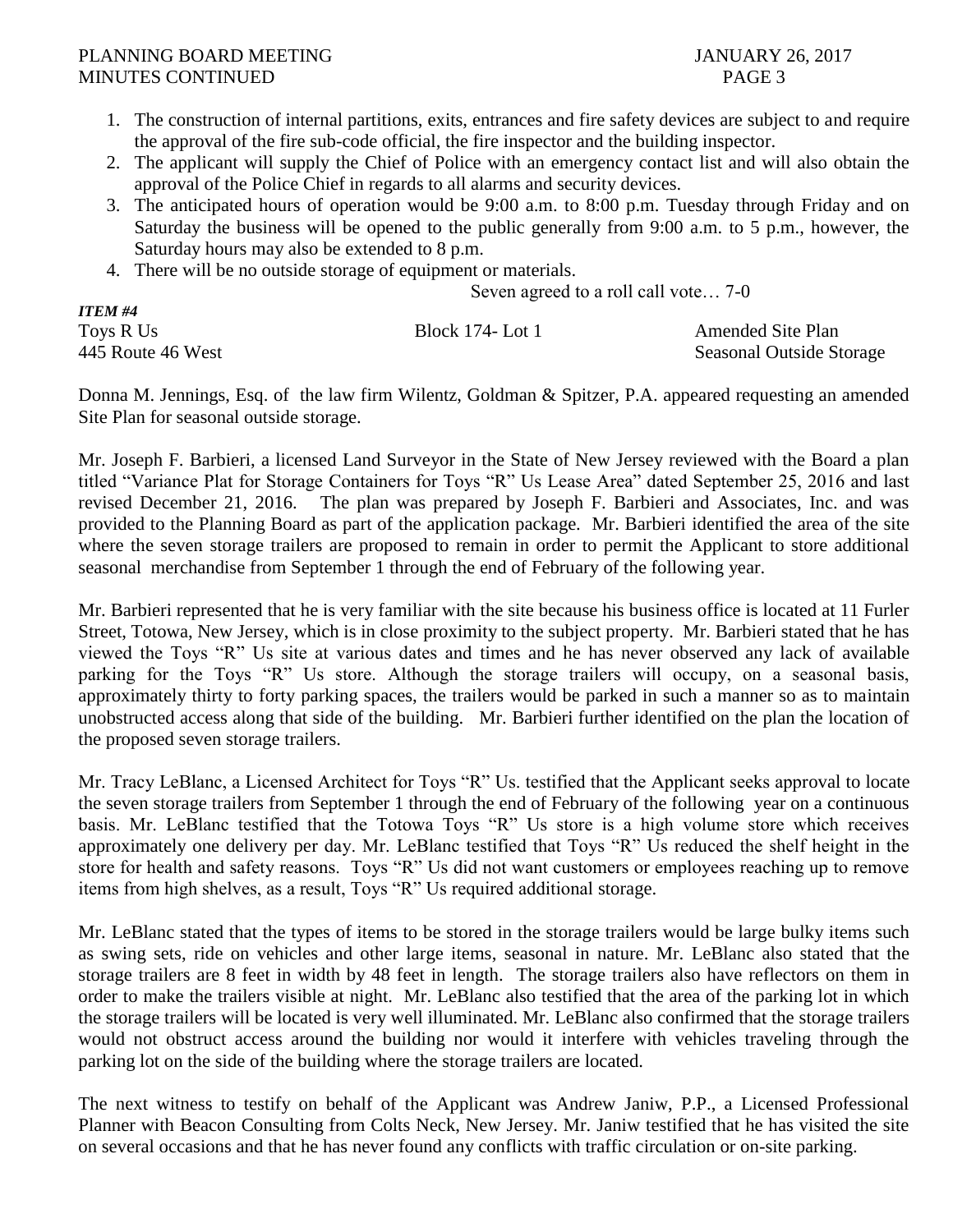Mr. Janiw testified that the Applicant requires ancillary "c" variance relief from the Totowa Borough Code Section 415-104 Outside Storage, Section A. Mr. Janiw reviewed with the Board the proofs necessary to grant ancillary "c" variance relief. In regard to the positive criteria, Mr. Janiw testified that various purposes of the Municipal Land Use Law - N.J.S.A. 40:55D-2 would be advanced by the approval of this application.

Mr. Janiw next provided proofs in regard to the negative criteria. Mr. Janiw testified that there would be no drainage issues, no noise issues and no illumination issues as a result of the location of the seven storage trailers on site. He concluded that the approval of this application would not be substantially be detrimental to the adjoining property owners. The storage trailers will remain in place in an area of the parking lot where there is ample on-site parking and where there will be no obstructions to on-site traffic circulation and the site would continue to provide ample on-site parking. Mr. Janiw testified that this application could be granted without substantial impairment of the Zone Plan and Zoning Ordinance. Mr. Janiw testified that the approval of this application is consistent with the Zoning Ordinance and Master Plan, which permits large scale retail stores such as Toys "R" Us along the Route 46 corridor.

A motion was offered by Commissioner Campilango and seconded by Commissioner Murphy to open the public portion of the meeting.

Seven agreed to a roll call vote… 7-0

NO PUBLIC TO BE HEARD

A motion was offered by Commissioner Campilango and seconded by Commissioner Murphy to close the public portion of the meeting.

Seven agreed to a roll call vote… 7-0

A motion was offered by Commissioner Campilango and seconded by Commissioner Murphy to approve the amended site plan and Ancillary "c" or bulk variance relief is hereby granted in regard to permit the use of outdoor storage trailers to provide additional storage for seasonal merchandise from September 1 through the end of February of the following year on a continuous basis is granted pursuant to the Municipal Land Use Law under N.J.S.A. 40:55D-70c(2); and Minor Site Plan Approval is granted under the Municipal Land Use Law pursuant to N.J.S.A. 40:55D-46.1.This approval is subject to and contingent upon the following conditions and will be memorialized in a Resolution at a future date:

- 1 The location of seven storage trailers as identified on plans entitled "Variance Plat for Storage Containers for Toys R US Lease Area" prepared by Joseph F. Barbieri & Associates, Inc. dated September 25, 2016 and last revised December 21, 2016.
- 2 The storage trailers only being permitted to remain on the property for the storage of seasonal items from September 1 through the end of February of the following year on a continuous basis. The seasonal storage trailers shall be removed and shall not be located on-site from March 1 through August  $31<sup>st</sup>$  of each calendar year.

Seven agreed to a roll call vote… 7-0

A motion was offered by Commissioner Campilango and seconded by Commissioner Festa to approve the Planning Board Minutes of January 12, 2017 as prepared.

Six agreed on a roll call vote……….6-0 Commissioner Murphy abstained

# **RESOLUTIONS:**

A motion was offered by Commissioner Campilango and seconded by Commissioner Festa to approve the resolution for Manara Institute – Blk. 171 – Lot 17 as presented.

Four agreed on a roll call vote……….4-0